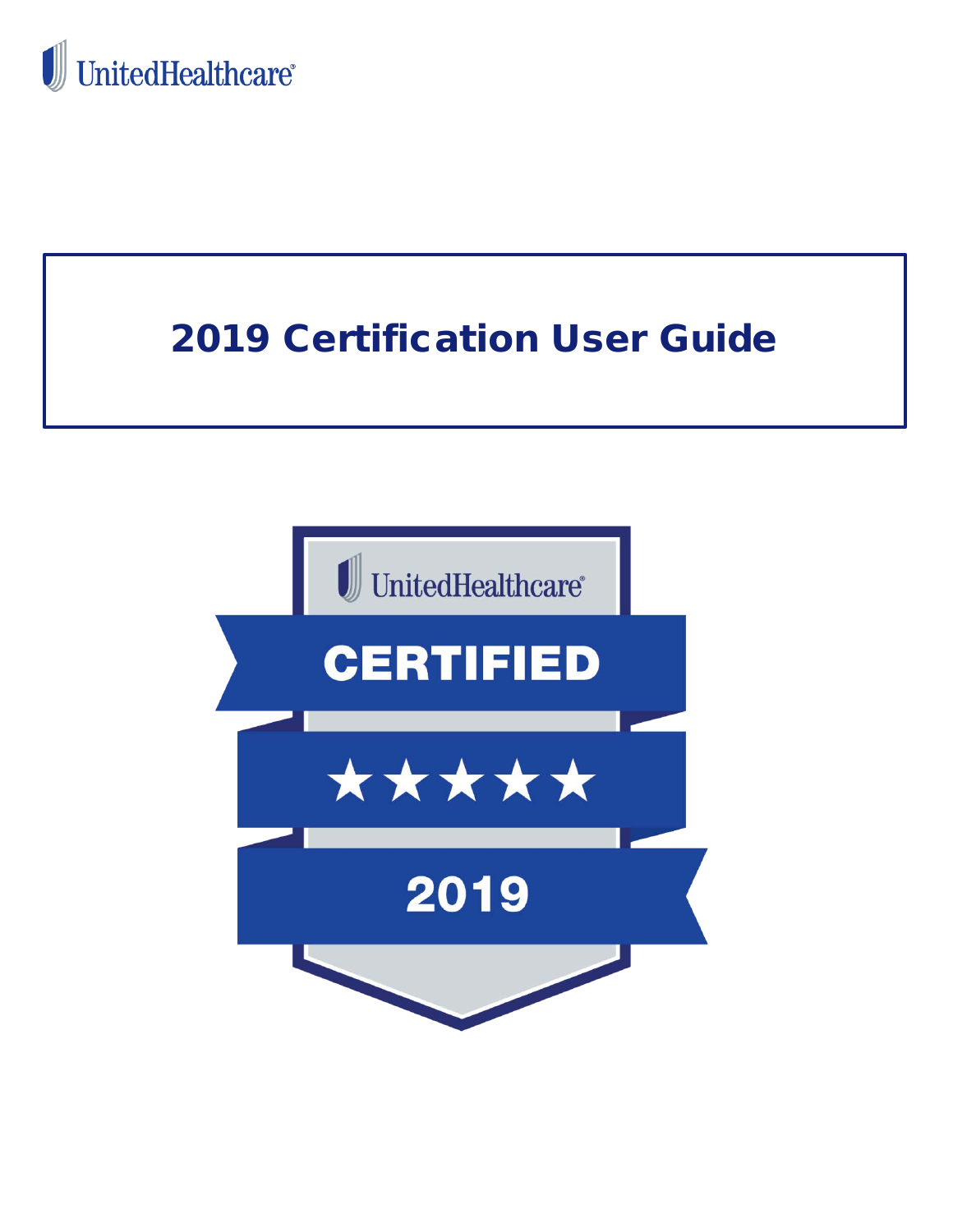## **Table of Contents**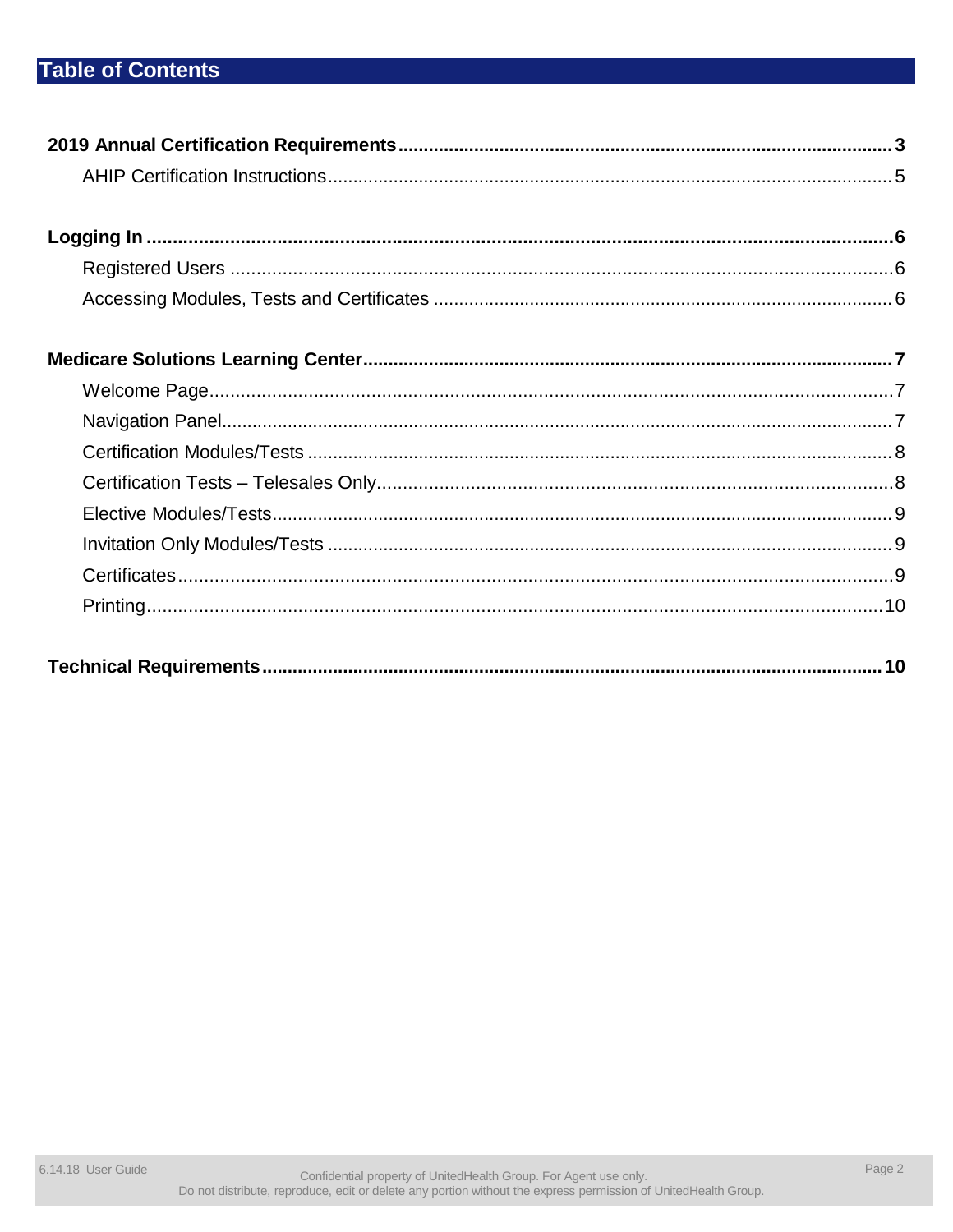## **2019 Annual Certification Requirements**

To solicit, present or sell any products in the UnitedHealthcare Medicare Solutions portfolio (m*ay include plans branded UnitedHealthcare, AARP, Medica HealthCare Plans, or Preferred Care Partners)*, you must be **licensed** and **appointed** (if applicable) in the state in which the consumer resides and **certified** in the product(s) you are presenting to and/or enrolling the consumer. To become certified for the plan year, you must complete all the prerequisite tests and the individual product test(s) for the product(s) you wish to sell.

NOTE: While you may proceed directly to each test without completing the related module (except for AARP Course), *it is strongly recommended that you review the module before attempting the test.*



A summary of the steps to certify is as follows:

**1** • Complete all **PREREQUISITE TESTS** by passing with a score of **85% or higher within 6 attempts.**  • Failing any prerequisite test will block access to any test and you will not be able to market or sell any UnitedHealthcare Medicare Solutions product for the plan year. • Prerequisite tests must be taken in order: 1) Medicare Basics\* 2) Ethics and Compliance 3) AARP Course **2** • Complete the **PRODUCT TEST(s)** by passing with a score of **85% or higher within 6 attempts** or you will not be allowed to sell the applicable product for the plan year. • Available product tests by type are: − AARP® Medicare Supplement Insurance Plans − Chronic Condition and Dual Special Needs Plans (CSNP/DSNP) − Institutional and Institutional-Equivalent Special Needs Plans (ISNP/IESNP)\*\* − Senior Care Options**\*\***

> *\* Medicare Basics includes credit for Medicare Advantage and Prescription Drug Plans. \*\* Available by invitation only*

### **AHIP Certification for our EDC Partners**

America's Health Insurance Plan (AHIP) Certification satisfies the requirement for the following UnitedHealthcare Medicare Solutions Certification Modules: Medicare Basics, Medicare Advantage Plans and Medicare Prescription Drug Plans. If you choose to certify via AHIP, you need to transmit the 2019 AHIP Certification before any other 2019 modules have been started. Failure to do so will result in AHIP score rejection. (See page 5 for instructions.)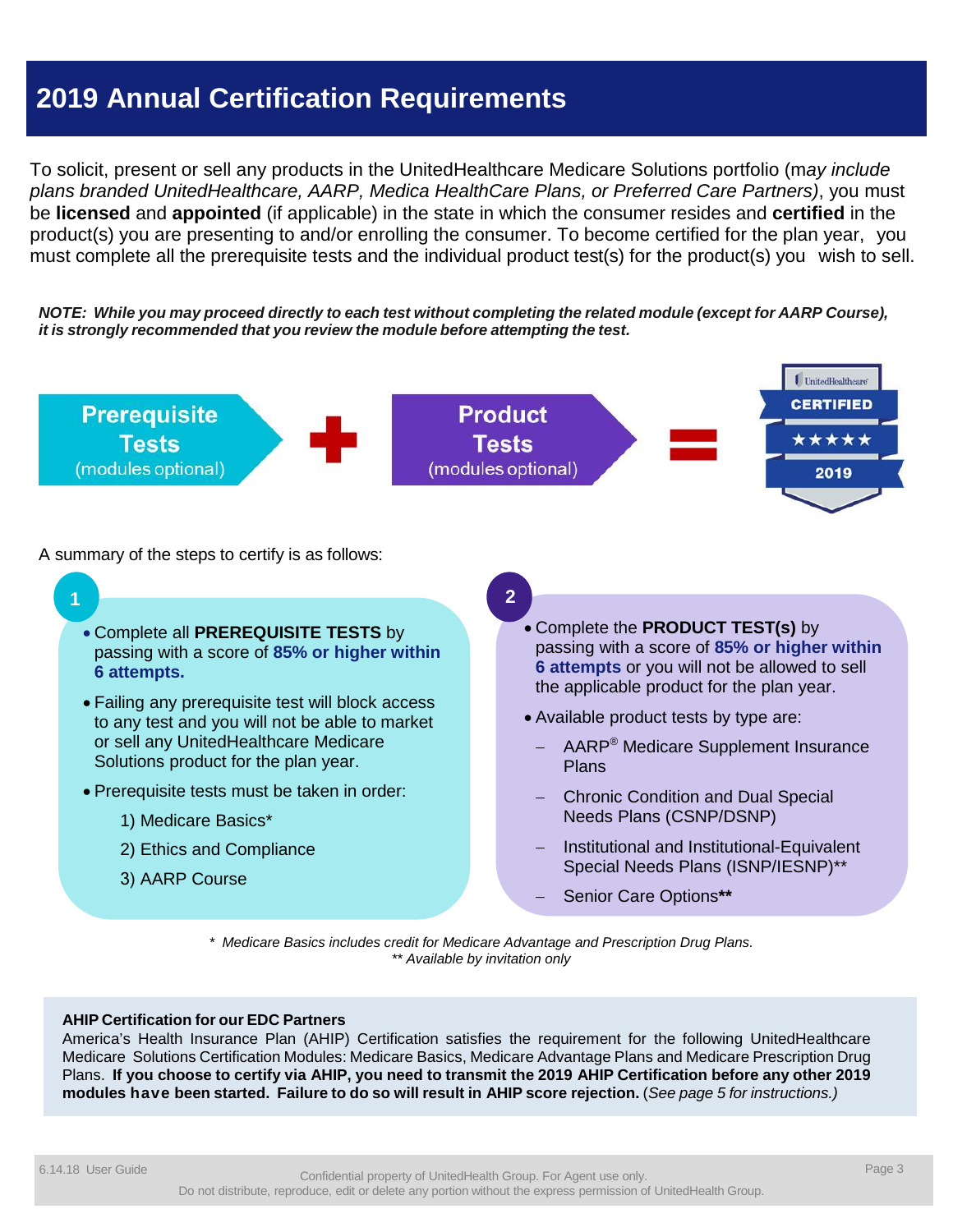

6.14.18 User Guide Page 4 Confidential property of UnitedHealth Group. For Agent use only. Do not distribute, reproduce, edit or delete any portion without the express permission of UnitedHealth Group.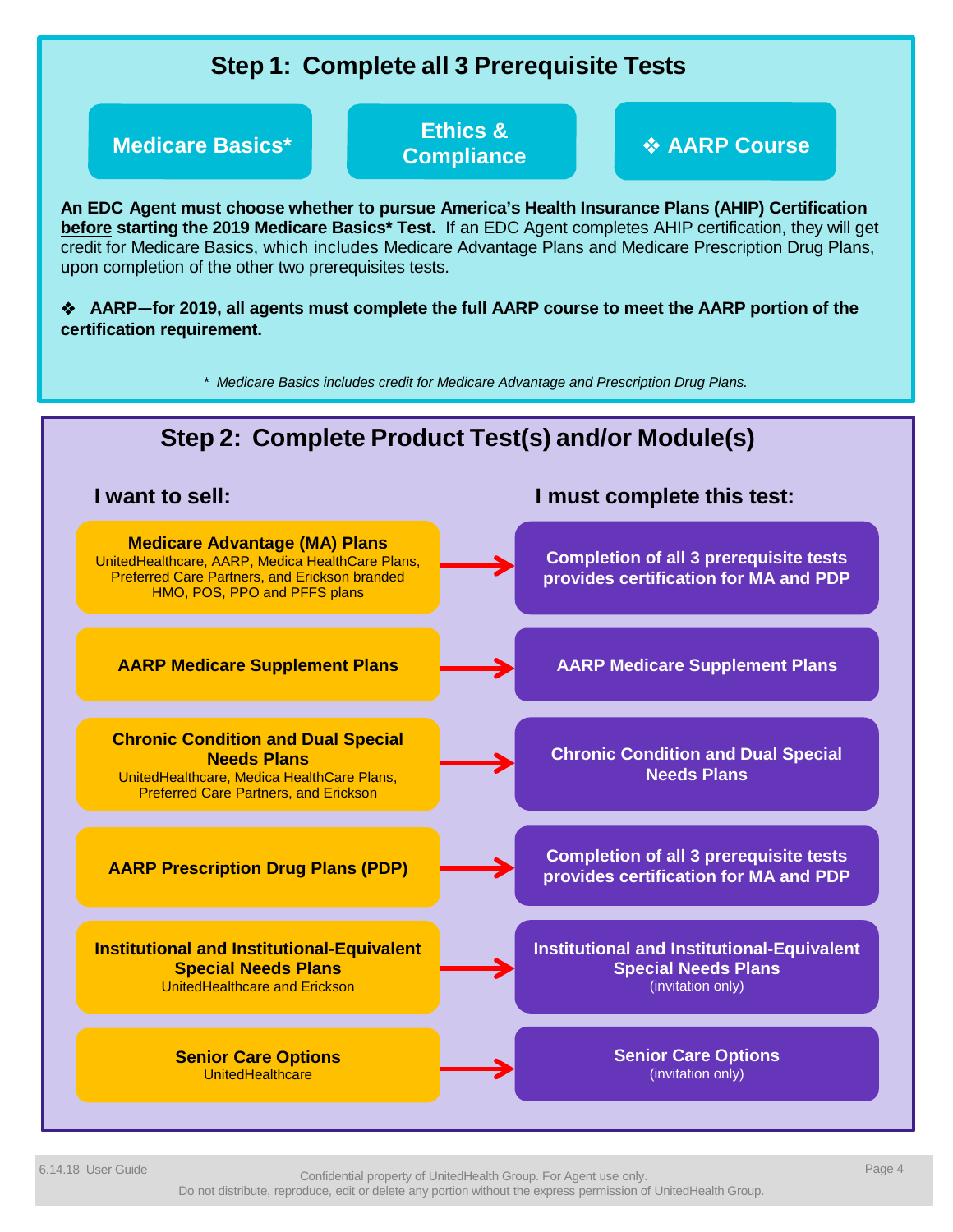### *This applies to EDC producers only and does not include Telesales and ICA producers.*

AHIP Certification is not required. If you elect to do this, you will receive a \$50 discount off of the first AHIP purchase. You must first enter the site by going through the [www.uhcjarvis.com](http://www.uhcjarvis.com/) Knowledge Center to access the AHIP link found on the certification page, which takes you to the co-branded site. Please note that once you select the 2019 AHIP link you will be unable to access the 2019 Medicare Basis Test. Conversely, if you initially begin the 2019 Medicare Basics Test, you will be unable to access the 2019 AHIP link.

AHIP Certification satisfies the requirement for the following UnitedHealthcare Medicare Solutions Certification: 2019 Medicare Basics Test (including Medicare Advantage and Part D). If you choose the AHIP option, you will also be required to complete the following prerequisites: 2019 Ethics and Compliance and 2019 AARP Course. UnitedHealthcare will accept your AHIP certification and display any other required tests. As with other requirements, you have six attempts to pass the assessments at 90% (UHG only recognizes the first two purchases).

### Note: If you choose to certify via AHIP, you need to complete the 2019 AHIP Certification before any other **2019 Certification tests. Failure to do so will result in AHIP score rejection.**

To begin 2019 UnitedHealthcare Medicare & Retirement certification using AHIP, complete the following steps:

- 1. Log into *Jarvis* [\(www.uhcjarvis.com\)](http://www.uhcjarvis.com/)
- 2. Click **Knowledge Center**
- 3. Click on **Certification** (Left-hand navigation menu)
- 4. Click **2019 AHIP (EDC Only)**
- 5. Select **OK** for the pop-up messages
- 6. Click **Launch**
- 7. Sign on with your AHIP username and password OR register if you are a new AHIP user
- 8. Select **Medicare Course Home**
- 9. Complete the assigned modules
	- Returning AHIP users will be assigned the recertification modules
	- New AHIP users will be assigned the full certification modules
- 10. Pass the test in 6 or fewer attempts with a score of 90% or higher
- 11. At the end of the test, go to the home page Click **Transmit to United Healthcare**
- 12. Select **I Comply** when the Pledge of Compliance Screen appears
- 13. Once the "Congratulations" screen appears, return to the certification page

### Next, you *must* pass the following tests:

- 2019 Ethics and Compliance
- 2019 AARP® Course

**REMINDER:** For agents who choose to complete 2019 AHIP, either directly from the AHIP website or through another carrier, you are still required to follow the above directions in order to transmit your results to UnitedHealthcare and receive credit for the equivalents on your development plan. Again, this must be completed before access to any other 2019 tests. However, agents choosing to certify directly from the AHIP website or through another carrier will forfeit the UHC discount.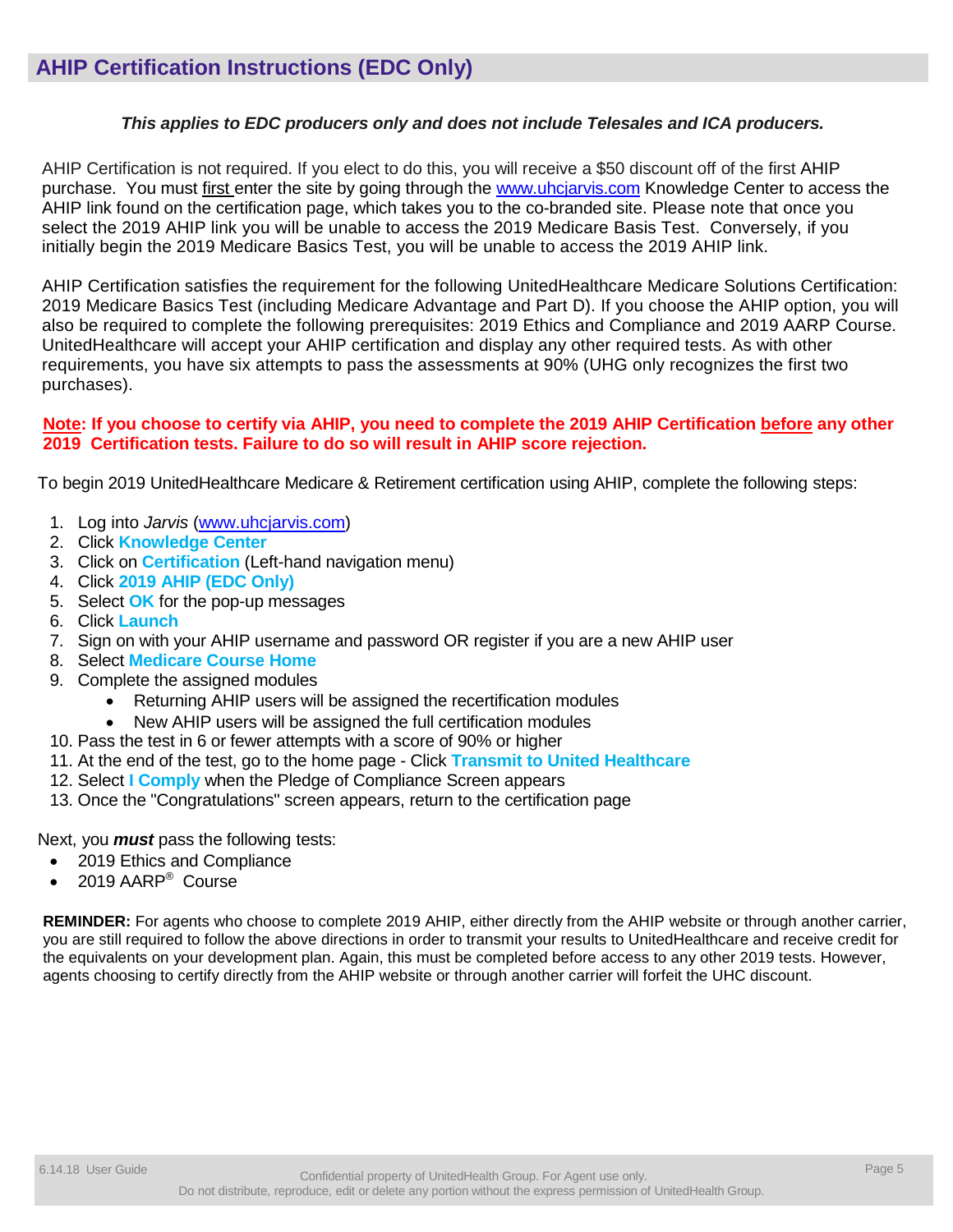# <span id="page-5-0"></span>**Logging In**

### **Registered Users**

- Go to **www.uhcjarvis.com**
- Click on **Sign in with Optum ID**
- Enter your **Optum ID** and **password**
- Click on **Sign-In**

| <b>Welcome to</b>                          |
|--------------------------------------------|
| <b>jarvıs</b>                              |
| All your tools in one place<br>hassle-free |
| <b>Sign in with Optum ID</b>               |
| Don't have an Optum ID?<br>Register        |
|                                            |

|               | Create an Optum ID                           |
|---------------|----------------------------------------------|
| Password<br>ᡐ | Manage your Optum ID<br>What is an Optum ID? |
| Sign In       |                                              |

*For log in or other assistance with Jarvis, contact the Producer Help Desk (PHD): 888-381-8581 Monday – Friday 7 a.m. to 9 p.m. CT*

### **Accessing Modules, Tests and Certificates**

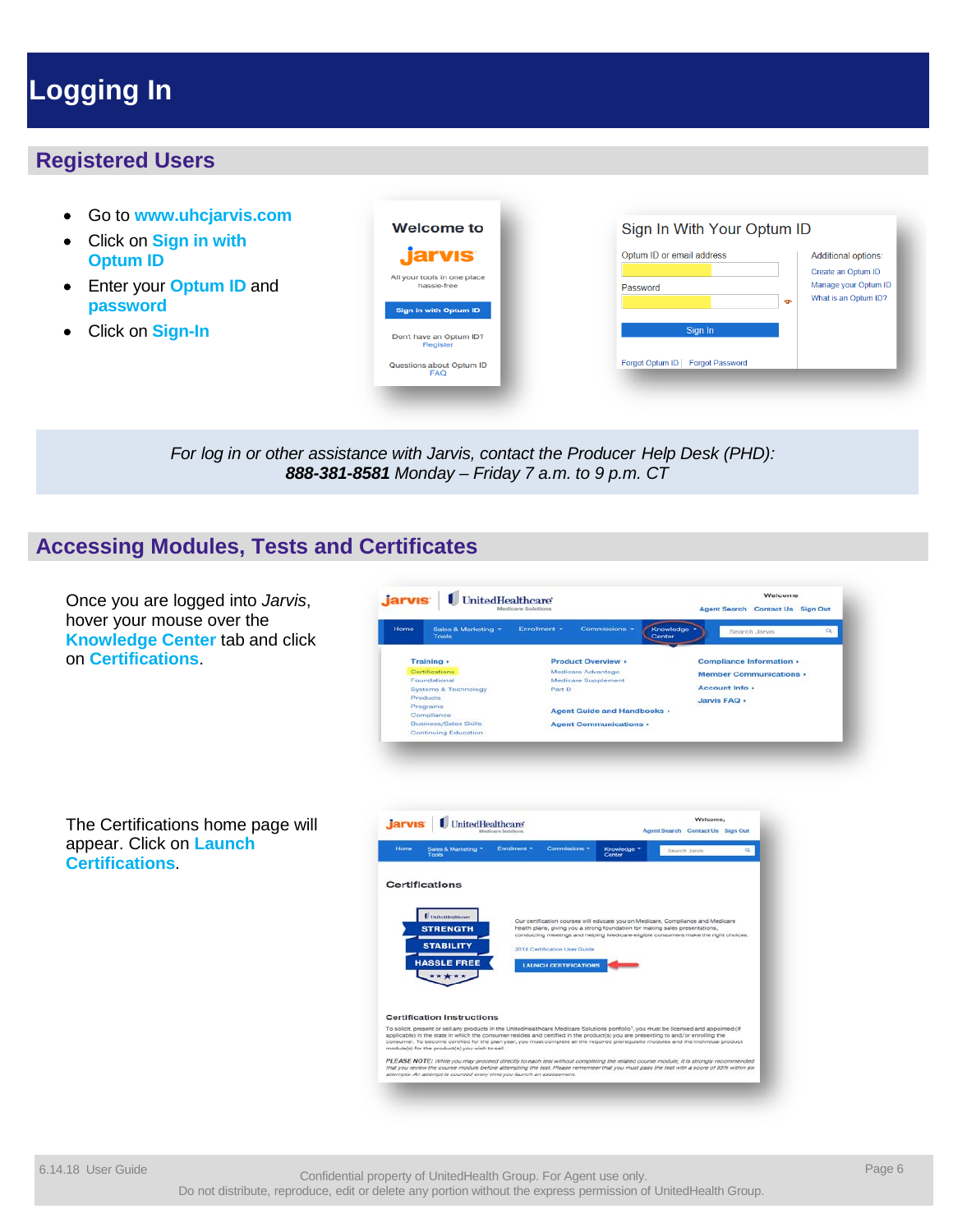### <span id="page-6-0"></span>**Welcome Page**

The opening page of the Learning Center is the Welcome Screen. This page provides details about the annual certification.

We are pleased that you have chosen to become certified to sell our products. Our certification<br>courses will educate you on Medicare, Compliance and Medicare health plans, giving you a<br>strong foundation for making sales pr

Thank you for your business and good luck with your 2018 Certification!

### **Technical Requirements**

\*Modules and tests are not compatible with mobile technology such as smart phones. iPads or<br>tablets.

#### In order to take any of the certification modules and/or test, please make sure your computer meets the following requin

- 
- 
- onume that you have a reliable internet connection; a wired connection is optimal<br>
Make sure that you have a reliable internet connection; a wired connection is optimal<br>
Do not open more than one browser chickers<br>
T
- 
- 
- 

If you have trouble launching a module, contact the Producer Help Desk (PHD): 888-381-8581<br>(Monday-Friday, 7 a.m. - 8 p.m., CST).

### **Certification Instructions**

To solicit, present or sell any products in the UnitedHealthcare Medicare Solutions portfolio<sup>1</sup>, you must<br>be licensed and appointed (if applicable) in the state in which the consumer resides and certified in the<br>product(s

PLEASE NOTE: While you may proceed directly to each test without completing the related<br>course module, it is strongly recommended that you review the course module before attempting<br>the test. Please remember that you must

A summary of the steps to certify is as follows:

You must complete, in order, the following prerequisite tests (course modules are optional) and pass<br>the corresponding assessment with a score of 85% or higher within six attempts.

- 2018 Medicare Basics (including Medicare Advantage and Prescription Drug Plans)<br>- 2018 Ethics and Compliance<br>- 2018 AARP Course

You must complete the product test(s) (course modules are optional) with a score of 85% or higher<br>within six attempts, or you are not allowed to sell the applicable product for the applicable plan year. within six attempts, or you are not allow<br>Available product modules by type are:

- 
- 
- 2018 AARP Medicare Supplement Plans<br>- 2018 Chronic Condition and Dual Special Needs Plans<br>- 2018 Institutional and Institutional-Equivalent Special Needs Plans (ISNP)<sup>2</sup><br>Carlie Certic Critical
- Senior Care Options<sup>2</sup>

Note: Failure to meet the minimum requirement of 85% within six attempts on a prerequisite test, you<br>will not be allowed to sell any UnitedHealthcare Medicare Solutions products for the applicable plan year.

<sup>3</sup>May include branded UnitedHealthcare, AARP, Care Improvement Plus, Medica HealthCare Plans,<br>Preferred Care Partners, or Sierra. <sup>2</sup> Available by invitation only

### **Navigation Panel**

The Welcome Page provides several navigation choices, located on the left side of the screen.

### - Welcome!

- Certifications
- Electives
- Invitation-Only
- Evaluations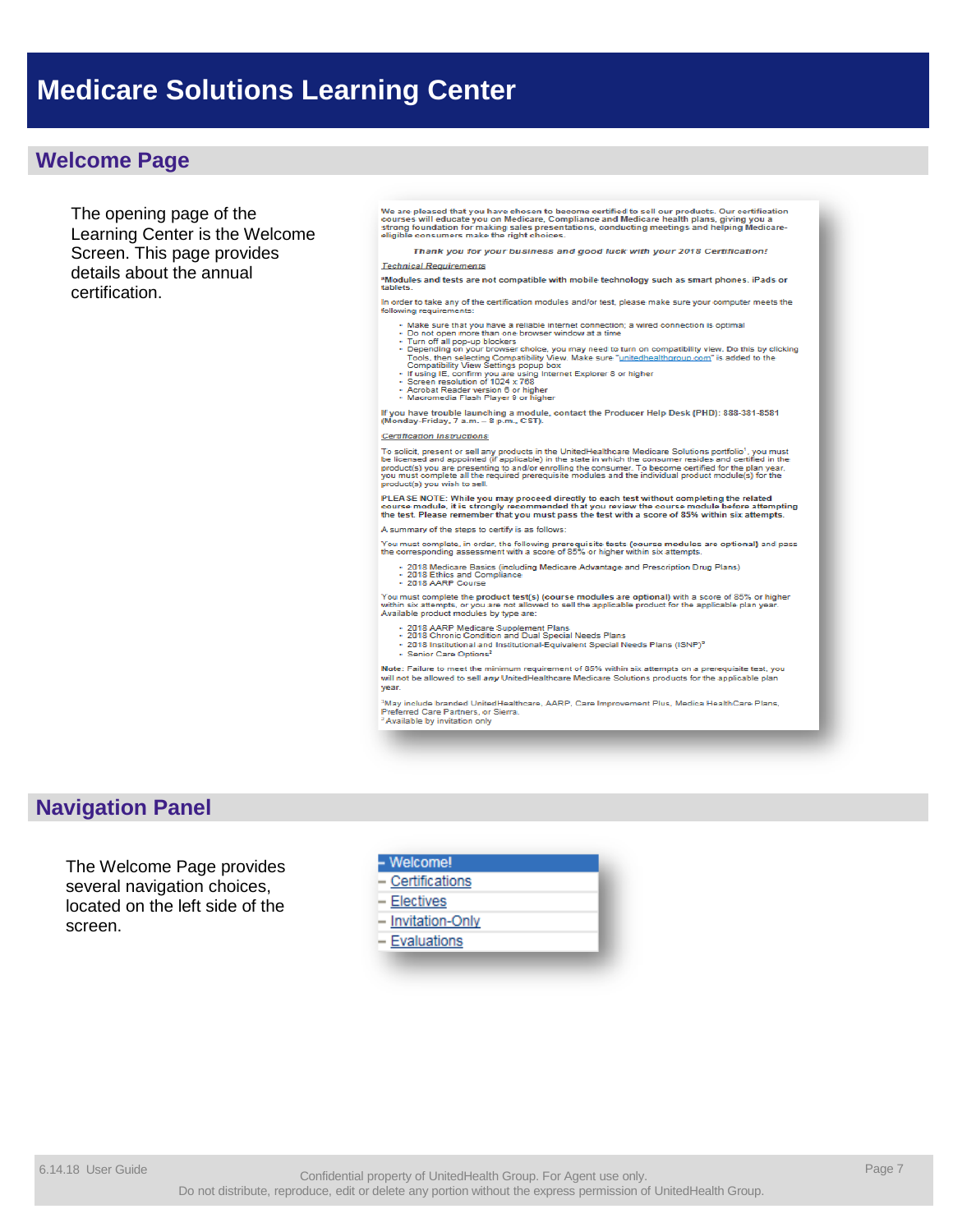### **Certification Modules/Tests**

In the Navigation Panel, click on **Certifications** to view your modules and certifications by year.

- Each topic has two items listed: module and test. Review the module (optional) and then take the test (required).
- **Prerequisite** tests must be taken first and in order.
- **Product** tests should be completed after the prerequisite modules.
- The status and date completed are provided on this screen.
- Once you are certified to sell a product, you will see a **gold medallion** next to the date completed column.

| 2019 | 2018                                                                                 | 2017 | 2016                                                             | 2015 | 2014                                                                 | 2013 | 2012 | 2011 | 2010          |                                 |  |
|------|--------------------------------------------------------------------------------------|------|------------------------------------------------------------------|------|----------------------------------------------------------------------|------|------|------|---------------|---------------------------------|--|
|      | 2019 AHIP (EDC Only)                                                                 |      |                                                                  |      |                                                                      |      |      |      |               |                                 |  |
|      | 2019 AHIP (EDC Only)                                                                 |      |                                                                  |      |                                                                      |      |      |      | <b>Status</b> | <b>Date</b><br><b>Completed</b> |  |
|      | If you do NOT want to certify via AHIP, please proceed to the Prerequisites below.   |      | Agents choosing to certify via AHIP must click link above FIRST! |      |                                                                      |      |      |      |               |                                 |  |
|      | 2019 Prerequisites (including Medicare Advantage and Prescription Drug Plans)        |      |                                                                  |      |                                                                      |      |      |      | <b>Status</b> | Date                            |  |
|      | 2019 Medicare Basics (including Medicare Advantage and Prescription Drug Plans)      |      |                                                                  |      |                                                                      |      |      |      |               | <b>Completed</b>                |  |
|      | 2019 Medicare Basics Test (including Medicare Advantage and Prescription Drug Plans) |      |                                                                  |      |                                                                      |      |      |      |               |                                 |  |
|      | 2019 Ethics and Compliance                                                           |      |                                                                  |      |                                                                      |      |      |      |               |                                 |  |
|      | 2019 Ethics and Compliance Test                                                      |      |                                                                  |      |                                                                      |      |      |      |               |                                 |  |
|      | 2019 AARP Course                                                                     |      |                                                                  |      |                                                                      |      |      |      |               |                                 |  |
|      |                                                                                      |      |                                                                  |      |                                                                      |      |      |      |               |                                 |  |
|      | <b>2019 AARP Medicare Supplement Plans Certification</b>                             |      |                                                                  |      |                                                                      |      |      |      |               |                                 |  |
|      |                                                                                      |      |                                                                  |      |                                                                      |      |      |      | <b>Status</b> | <b>Date</b><br><b>Completed</b> |  |
|      | 2019 AARP Medicare Supplement Plans                                                  |      |                                                                  |      |                                                                      |      |      |      |               |                                 |  |
|      | 2019 AARP Medicare Supplement Plans Test                                             |      |                                                                  |      |                                                                      |      |      |      |               |                                 |  |
|      | 2019 Chronic Condition and Dual Special Needs Plans Certification                    |      |                                                                  |      |                                                                      |      |      |      |               |                                 |  |
|      |                                                                                      |      |                                                                  |      |                                                                      |      |      |      | <b>Status</b> | Date<br>Completed               |  |
|      | 2019 Chronic Condition and Dual Special Needs Plans (CSNP-DSNP)                      |      |                                                                  |      |                                                                      |      |      |      |               |                                 |  |
|      |                                                                                      |      |                                                                  |      | 2019 Chronic Condition and Dual Special Needs Plans (CSNP-DSNP) Test |      |      |      |               |                                 |  |

### **Certification Tests – Telesales Only**

Telesales agents should work with their instructor/leader to ensure completion of the correct courses.

| TELESALES PRODUCERS ONLY - 2019 Telesales Fundamentals (PSA, PDP EE, Group, C&S)      | <b>Status</b> | <b>Date</b>       |
|---------------------------------------------------------------------------------------|---------------|-------------------|
| 2019 Medicare Basics Assessment - TS                                                  |               | Completed         |
| 2019 Ethics and Compliance Assessment - TS                                            |               |                   |
| 2019 AARP Course - TS                                                                 |               |                   |
|                                                                                       |               |                   |
| TELESALES PRODUCERS ONLY - 2019 Medicare Advantage (PSA, Group)                       |               |                   |
|                                                                                       | <b>Status</b> | Date<br>Completed |
| 2019 Medicare Advantage Assessment - TS                                               |               |                   |
| TELESALES PRODUCERS ONLY - 2019 Part D (PSA, PDP EE, Group, C&S)                      |               |                   |
|                                                                                       | <b>Status</b> | Date              |
| 2019 Medicare Part D Assessment - TS                                                  |               | Completed         |
|                                                                                       |               |                   |
| <b>TELESALES PRODUCERS ONLY - 2019 Special Needs Plans (PSA &amp; Group Existing)</b> |               |                   |
|                                                                                       | <b>Status</b> | Date<br>Completed |
| 2019 Chronic Condition and Dual Special Needs Plans Assessment - TS                   |               |                   |
| <b>TELESALES PRODUCERS ONLY - 2019 AARP Medicare Supplement (Group)</b>               |               |                   |
|                                                                                       | <b>Status</b> | <b>Date</b>       |
| 2019 AARP Medicare Supplement Plans Assessment - TS                                   |               | Completed         |
|                                                                                       |               |                   |
| <b>TELESALES PRODUCERS ONLY - 2019 Events Basics</b>                                  | <b>Status</b> | <b>Date</b>       |
| 2019 Events Basics Assessment - TS                                                    |               | Completed         |
|                                                                                       |               |                   |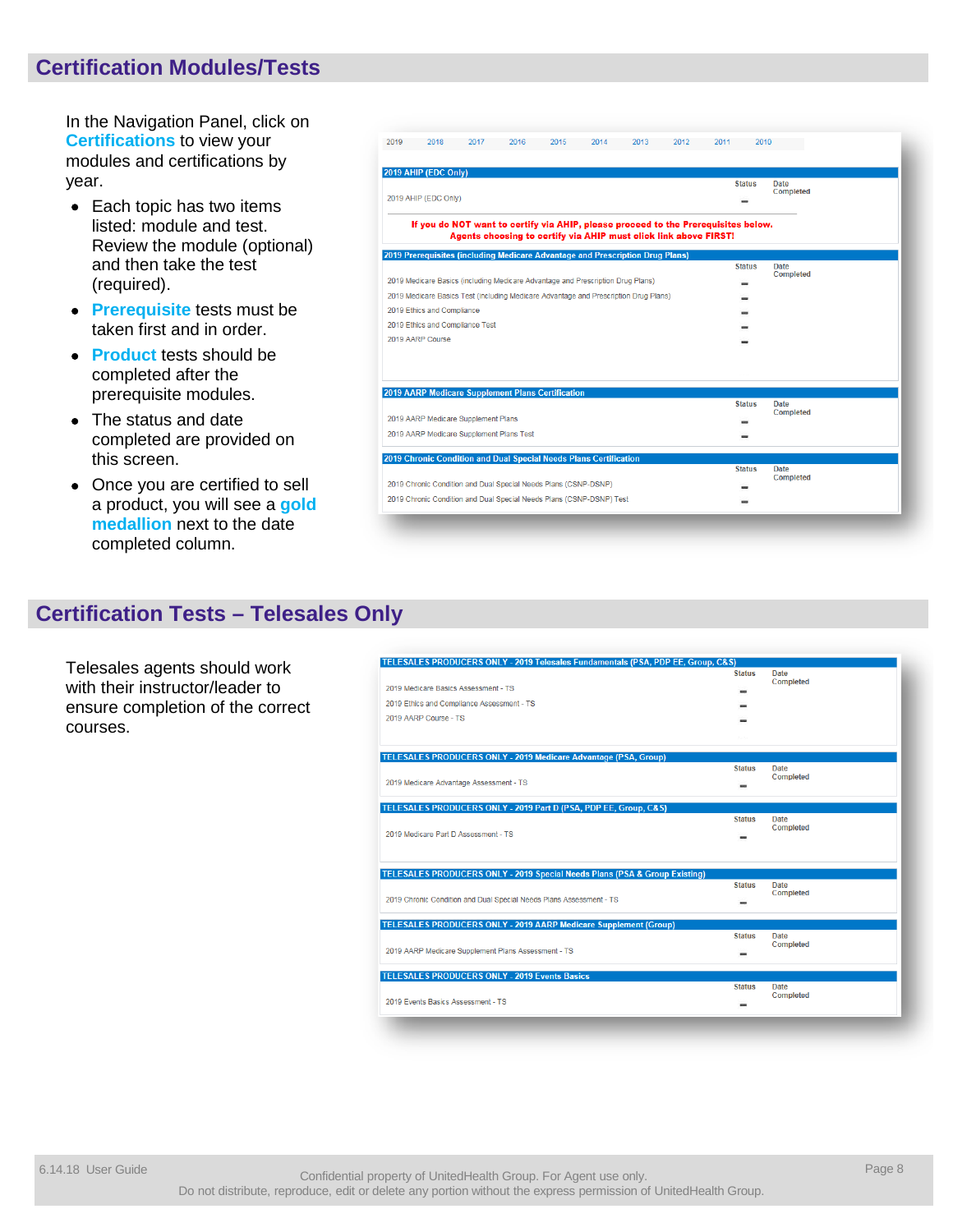### **Elective Modules/Tests**

There are additional modules available for your further education and/or other requirements. They are listed in the **Electives** section.

|                         | <b>Status</b><br><b>Date</b><br><b>Completed</b> |  |
|-------------------------|--------------------------------------------------|--|
| 2019 Events Basics      | $\sim$<br>1575                                   |  |
| 2019 Events Basics Test | $\blacksquare$                                   |  |

**Note:** The Events Basics course and test are required for agents that want to conduct any type of event (Educational or Marketing/Sales) for the plan year prior to reporting the event to UnitedHealthcare.

### **Invitation Only Modules/Tests**

On occasion, you may be required to take a module and test that is not available to everyone. If you are assigned a specific module and test, it will be listed in the **Invitation Only** section and must be completed.

| <b>Invitation-Only Online Courses</b><br><b>Date Completed</b><br><b>Status</b><br>Plan and Product Knowledge Issues v4<br>Plan and Product Knowledge Issues Test v4 |
|----------------------------------------------------------------------------------------------------------------------------------------------------------------------|
|                                                                                                                                                                      |
|                                                                                                                                                                      |
|                                                                                                                                                                      |
| Point-of-Sale and Post-Sales Issues v4                                                                                                                               |
| Point-of-Sale and Post-Sales Issues Test v4                                                                                                                          |
| Risks to Consumers and/or Organization v4                                                                                                                            |
| Risks to Consumers and/or Organization Test v4                                                                                                                       |
| <b>Prohibited Activities v4</b><br><b>SHOP</b>                                                                                                                       |
| <b>Prohibited Activities Test v4</b>                                                                                                                                 |

### **Certificates**

Upon successful completion of a test, a gold medallion will appear on your development plan indicating you are certified to sell the particular product.

Open the certificate as needed

by clicking on the **interval** icon. Each certificate includes the product name, agent name and party ID, and date of certification. To **print** a copy of the product certificate, follow the instructions below.